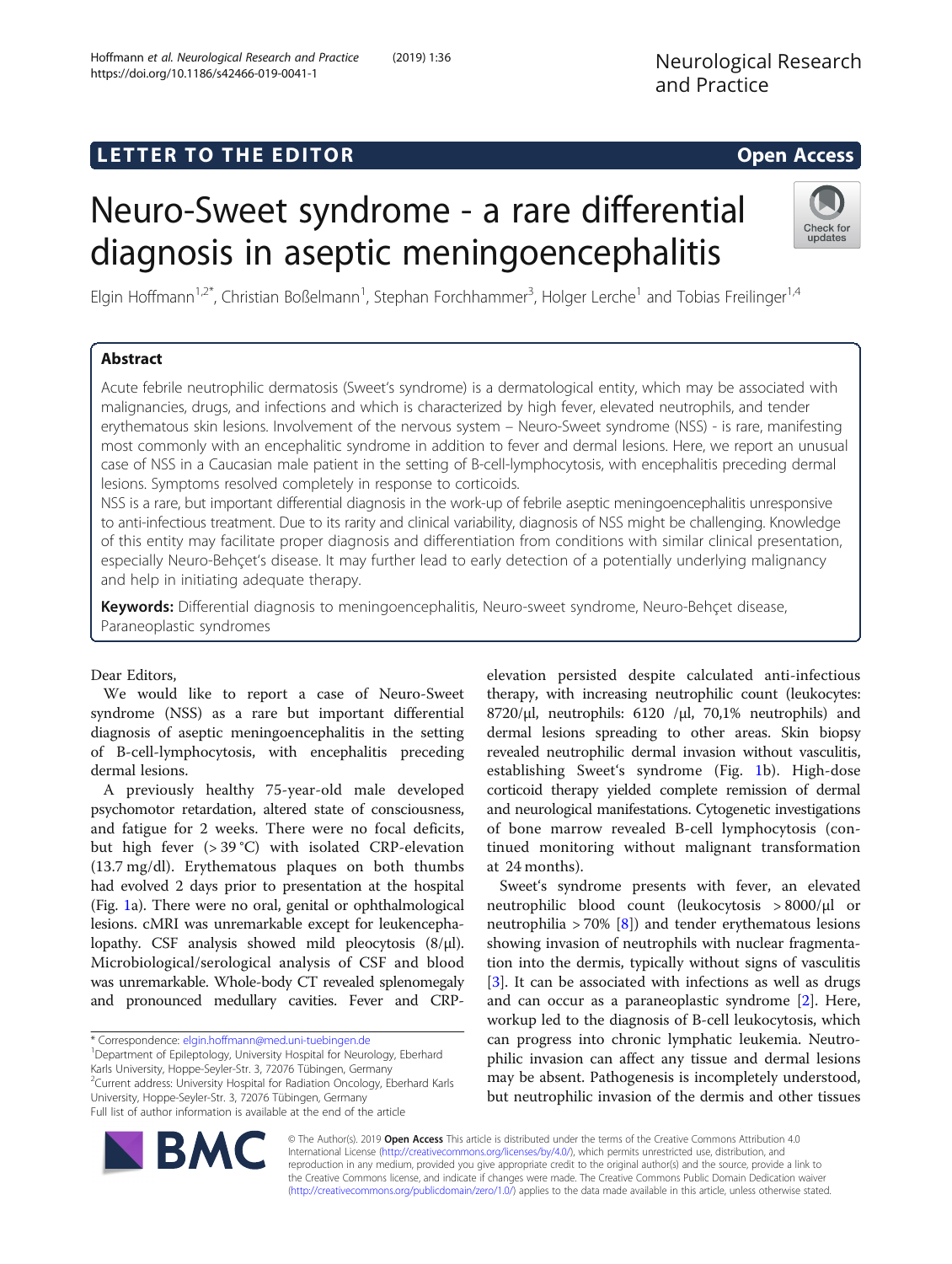<span id="page-1-0"></span>(่ล` Fig. 1 Details of dermal lesions: Close-up of the erythematous plaques (a). Lesions visible on the dorsal side of the calves. b Skin biopsy of erythematous plaques on the dorsal side of the thumbs. HE stain, 4x magnification with 10x inlay. Ribbon-like histiocytic infiltration of the upper corium with numerous neutrophilic granulocytes, granulomatous formations and edema with few perivascular lymphocytes and without vasculitis or viral cytopathic changes

might be driven by an excessive IL-1 production in response to a stimulus (e.g. infection) [\[2](#page-2-0)]. As of 2017, only 69 NSS cases had been reported in the literature, preferentially affecting Japanese males in their third and fourth decade [\[3](#page-2-0)]. An association with HLA-B54 and Cw1 was found in Japanese patients [\[4](#page-2-0), [7\]](#page-2-0). Dermal lesions can occur prior to neurological manifestation or at the same time  $[2, 3]$  $[2, 3]$  $[2, 3]$ . A manifestation of neurological symptoms before the onset of dermal lesions, as in our case, is rare. In addition to the features of Sweet's syndrome, NSS most commonly presents with an altered state of consciousness, headaches, mnestic disturbances, meningitis, and seizures but also motor deficits, dysarthria, ataxia, cranial nerve deficits, sensory impairments, and psychiatric symptoms [\[2](#page-2-0), [3](#page-2-0)]. Non-enhancing hyperintense signal alterations in T2-weighted and FLAIR sequences can occur in all brain regions, especially basal ganglia, brainstem, and white matter. CSF analysis may yield an increased protein and pleocytosis with elevated lymphocytes. Clinical symptoms and imaging findings typically respond to systemic corticosteroids, although recurrence is likely  $[2-4]$  $[2-4]$  $[2-4]$ .

NSS presents with a variety of neurological deficits and diagnosis may only be considered after exclusion of other neurological diseases. It shares clinical features with Neuro-Behçet disease such as dermal lesions, ulcers and neurological deficits. However, Neuro-Behçet disease shows a male predominance and younger age of onset [[6](#page-2-0)]. Behçet's disease typically presents with uveitis, as opposed to episcleritis and conjunctivitis in Sweet's syndrome, and erythema nodosum-like lesions. The leukocytoclastic vasculitis and thrombosis found in Behçet's disease is typically absent in Sweet's syndrome [[2](#page-2-0)]. Acute lesions in Behçet's disease show contrast uptake in MRI and most commonly occur in the basal ganglia and brainstem [[1](#page-2-0)]. Neuro-Behçet disease also shows a different HLA association as it is consistently associated with HLA-B51 [\[5](#page-2-0), [6\]](#page-2-0).

NSS is an important differential diagnosis of febrile aseptic meningoencephalitis. Diagnosis is challenging due to inconsistent symptoms and imaging findings. However, knowledge of NSS and overlapping syndromes may help in initiating adequate therapy and lead to early detection of an underlying malignancy.

#### Abbreviations

CRP: C-reactive protein; CSF: Cerebrospinal fluid; NSS: Neuro-Sweet syndrome

## Acknowledgements

Not applicable.

## Authors' contributions

EH, CB, HL, and TF attended to the clinical care of the patient. EH researched literature on Neuro-Sweet syndrome and wrote the manuscript. CB contributed photographs of the skin manifestations and designed the figure. SF analyzed the skin biopsy and provided the microscopy photograph. HL and TF gave advice on the manuscript. All authors read and approved the final manuscript.

#### Funding

This research did not receive any specific grant from funding agencies in the public, commercial, or not-for-profit sectors.

#### Ethics approval and consent to participate

Ethical code of conduct was followed throughout.

## Consent for publication

Written informed consent for publication of their clinical details and clinical images was obtained from the patient. A copy of the consent form is available for review by the Editor of this journal.

#### Competing interests

The authors declare that they have no competing interests.

#### Author details

<sup>1</sup>Department of Epileptology, University Hospital for Neurology, Eberhard Karls University, Hoppe-Seyler-Str. 3, 72076 Tübingen, Germany. <sup>2</sup>Current address: University Hospital for Radiation Oncology, Eberhard Karls University, Hoppe-Seyler-Str. 3, 72076 Tübingen, Germany. <sup>3</sup>University Hospital for Dermatology, Eberhard Karls University, Liebermeisterstraße 25, 72076 Tübingen, Germany. <sup>4</sup> Current address: Department of Neurology, Passau Hospital, Innstraße 76, 94032 Passau, Germany.